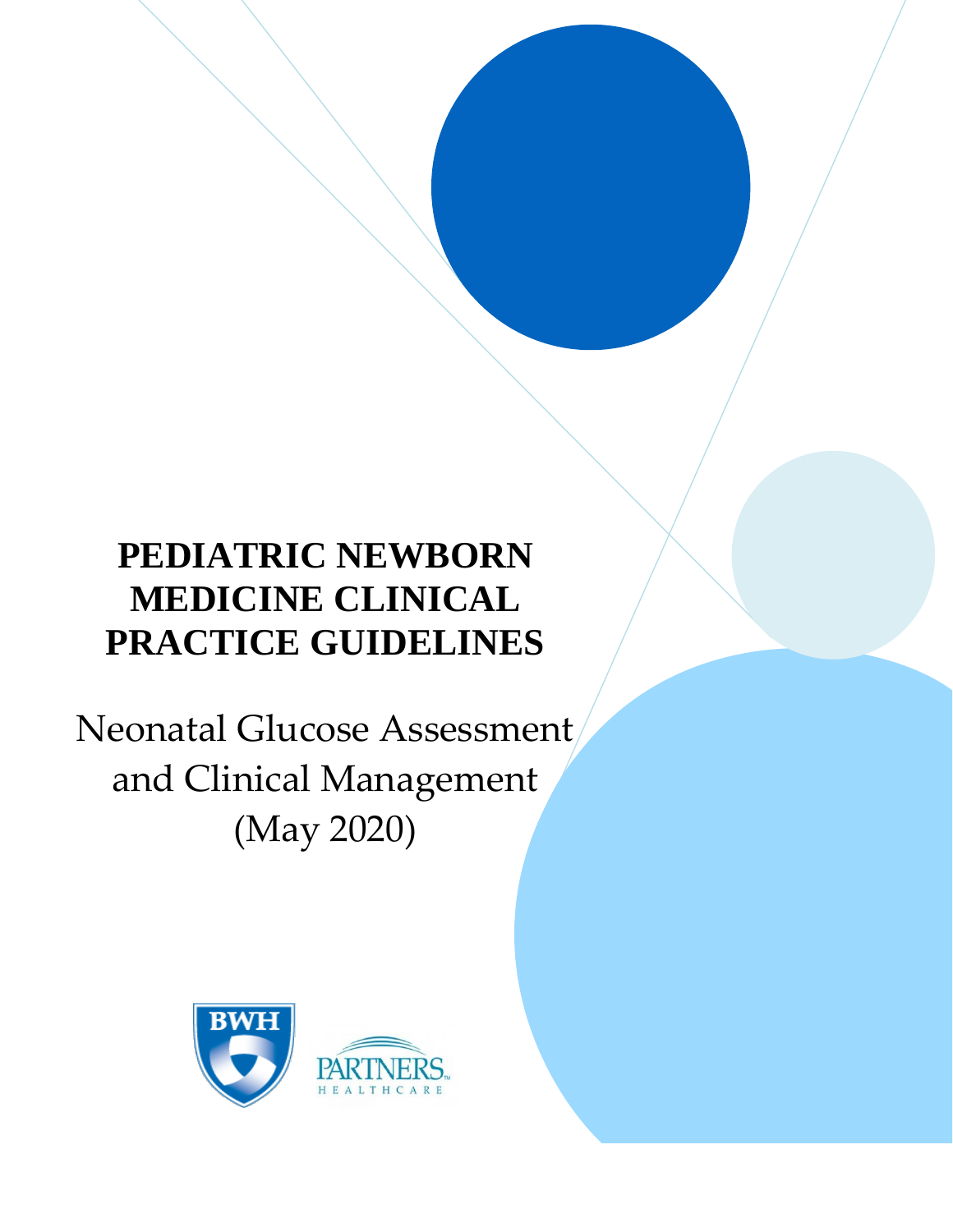

#### **Clinical Practice Guideline:** Neonatal Glucose Assessment and Clinical Management

#### **Points of emphasis/Primary changes in practice:**

- 1. All "at risk" infants should be fed within one hour of life, by breast or bottle, per parental preference, and on an ongoing basis as determined by the care team and family. Formula supplementation may be necessary in the setting of neonatal hypoglycemia not initially responsive to dextrose gel and breastfeeding.
- 2. We are implementing the use of a dextrose gel that has been used for neonatal hypoglycemia and found to be safe and effective (RR 0.57, 95% CI 0.33-0.98) in reducing need for IV glucose in a large New Zealand cohort of 35-42 week infants "at risk" for hypoglycemia (Harris *et al*, Lancet, 2013). The goal of this practice change is to encourage exclusive breastfeeding (for families who choose this) and to minimize separation between mother and infant. Dextrose gel may be administered a maximum of three times during an infant's hospital stay.
- 3. Until the protocol specifies "Initiate transfer to the NICU", assessment and treatment should occur in the mother's room to minimize separation between mother and infant.
- 4. There are distinct pathways based upon hour of life,  $0 4$  hrs,  $> 4 24$  hrs,  $> 24$  hrs  $48$  hrs, and  $> 48$  hrs.

#### **Rationale for change:**

The goal of the guideline development committee was to incorporate new national consensus guidelines (American Academy of Pediatrics, 2011 and Pediatric Endocrine Society, 2014) and the experience at our institution to create revised guidelines that address two major changes/issues: 1) Providing distinct guidelines—specific to a newborn's hour of life. 2) Minimizing separation between mother and infant and supporting breastfeeding.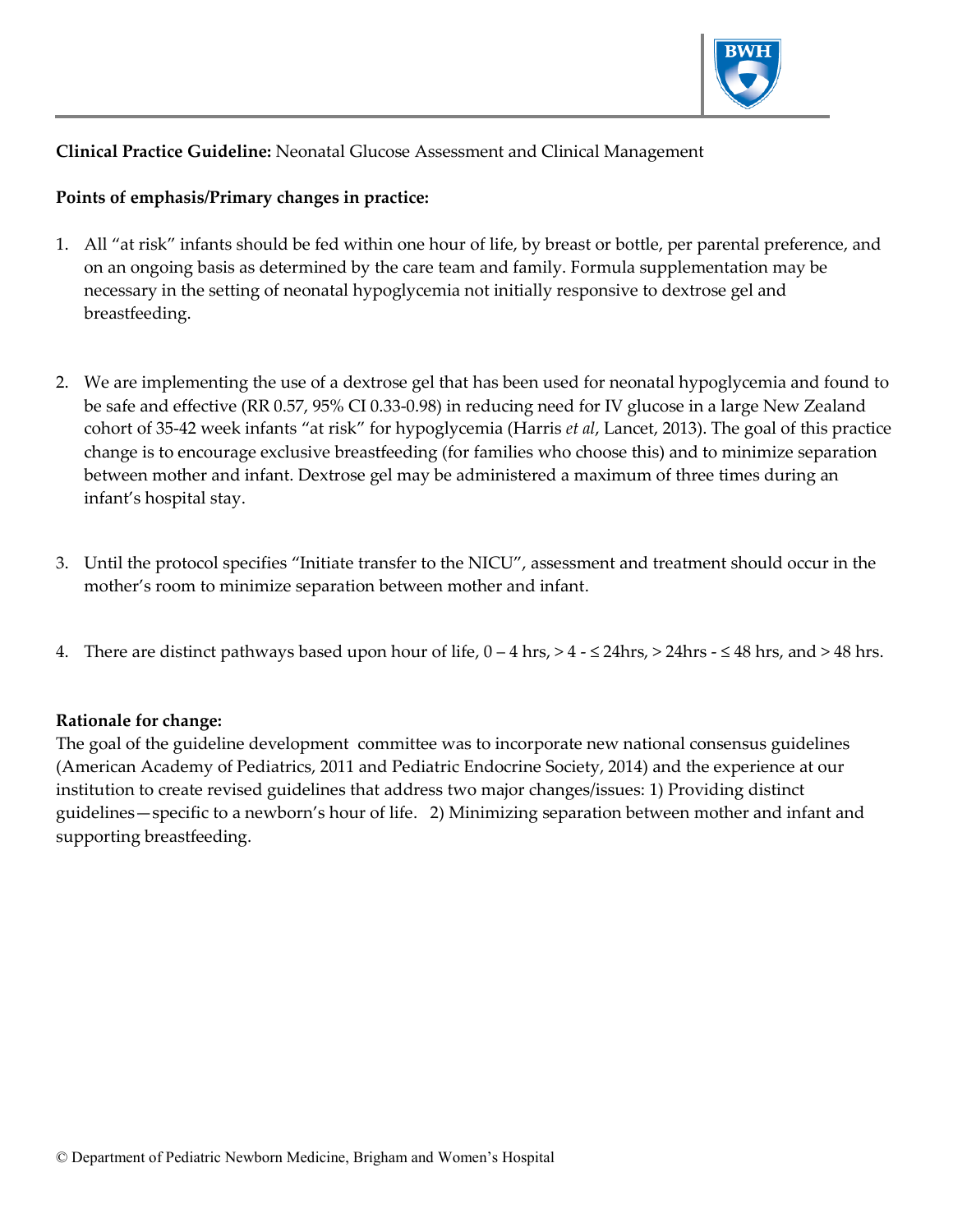

| <b>Clinical Guideline Name</b>      | Neonatal Glucose Testing and Clinical Management                         |
|-------------------------------------|--------------------------------------------------------------------------|
|                                     |                                                                          |
| <b>CWN Clinical Practice Manual</b> | WNH <sub>G.1</sub>                                                       |
| <b>Policy Number</b>                |                                                                          |
| <b>Implementation Date</b>          | November 10, 2015, revised: December, 2016, revised: November, 2017,     |
|                                     | revised: April 2019 implementation                                       |
| <b>Due for CPC Review</b>           | April 2022                                                               |
| <b>Contact Person</b>               | Rimi Sen, MD                                                             |
| <b>Approved By</b>                  | Department of Pediatric Newborn Medicine Clinical Practice Council March |
|                                     | 2019                                                                     |
|                                     | <b>CWN PPG</b>                                                           |
|                                     | <b>BWH SPP Steering</b>                                                  |
|                                     | Nurse Executive Board/CNO                                                |

**This is a clinical practice guideline. While the guideline is useful in approaching the care of the neonate at risk for hypoglycemia, clinical judgment and / or new evidence may favor an alternative plan of care, the rationale for which should be documented in the medical record.**

#### **I. Purpose**

The purpose of this clinical practice guideline is to incorporate new national consensus guidelines (AAP, 2011 and Pediatric Endocrine Society, 2014) and the experience of our institution to create revised guidelines that address two major changes/issues:

- 1) Providing distinct guidelines—based on hour of age.
- 2) Minimizing separation between mother and infant and supporting breastfeeding.

This clinical practice guideline is primarily relative to the clinical management of hypoglycemia. Significant hyperglycemia is defined as blood glucose > 120. For infants in the Center for Labor and Birth with a blood glucose >120, call NICU triage for a consult and in Well Baby Nursery call the private pediatrician.

**II.** All CPGs reflect the [NICU Nursing Standards of Care.](http://www.bwhpikenotes.org/policies/Nursing/CWN_Clinical_Practice_Manual/NICU/NICU_Standards.pdf) All relevant nursing PPGs are listed below. [WNH A.1 Alternative Feeding Methods for Breastfeeding Infants \(check](http://hospitalpolicies.ellucid.com/documents/view/3234/3318/) all hyperlinks) [WNH B.2 Infant Heelstick Blood Sampling](http://hospitalpolicies.ellucid.com/documents/view/3242/3326/) [WNH B.9 Infant Feeding](http://hospitalpolicies.ellucid.com/documents/view/9605/12790/) [WNH H.6 Human Milk Administration](http://hospitalpolicies.ellucid.com/documents/view/3284/3368/) [WNH I.6 Care of the Late Preterm Infant and Infants less than 2500 gms](http://hospitalpolicies.ellucid.com/documents/view/3289/3373/) [WNH R.4 Newborn Rapid Response Situations and Infant Codes](http://hospitalpolicies.ellucid.com/documents/view/3308/3392/) [WNH Standard Policy Statements](http://hospitalpolicies.ellucid.com/documents/view/9474/12519/) [WNH T.1 Infant Thermoregulation](http://hospitalpolicies.ellucid.com/documents/view/3316/3400/)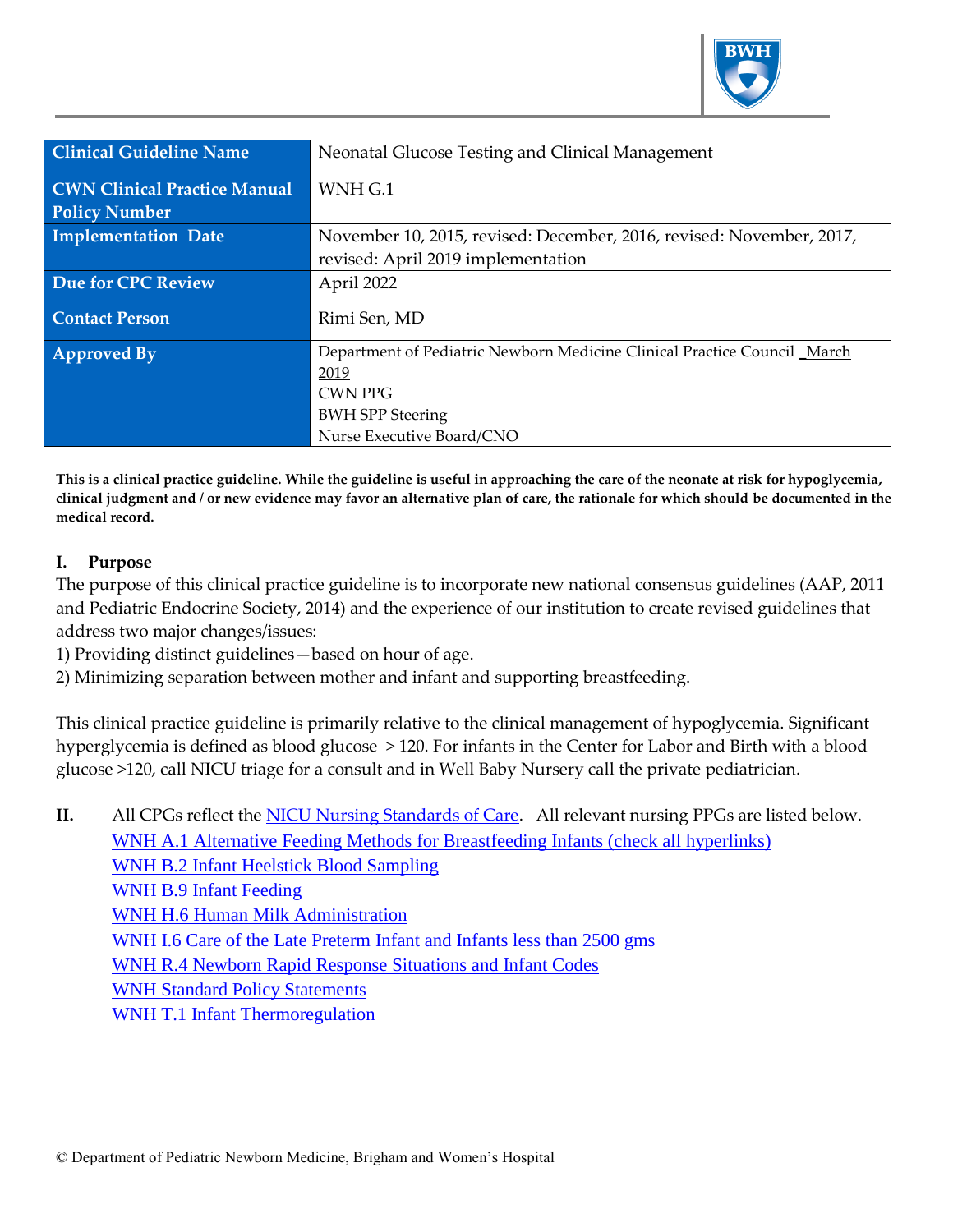

## **III. Prevention of Hypoglycemia**

- Initiate parent education regarding prevention, evaluation and treatment of hypoglycemia.
- Optimize thermoregulation: dry hat at all times for infants who are at risk or being managed for hypoglycemia, avoid wet clothing, use warm blankets when wrapped, ambient temperature set to  $\geq$  72°F.
- Initial bath should be held until monitoring for hypoglycemia has been initiated and ideally, completed.
- Encourage skin to skin care for all infants, particularly those at risk for hypoglycemia.
- Axillary temperature should be measured at the time of all BG measurements.
- "Skin to skin/incubator care" refers to baby being either skin to skin or in an incubator at all times when not feeding.
- All SGA infants (<10% for gestational age) and preterm (<37 weeks) should be considered for exclusive skin to skin/ incubator care (radiant warmer instead of incubator on CWN 5) until thermoregulation, euglycemia, and adequate po feeding is achieved.

#### **III. Transitional Hypoglycemia**

## *Definitions:*

- The definition of "low plasma glucose" is variable depending upon the hour of age of the newborn. Please refer to Green, Yellow, or Red pathways for specific numbers.
- Literature suggests that in the first several hours of life, infant's transition from a lower *in utero* set point to a higher lifelong set point. It is expected that infants' blood sugars steadily rise over the first 48 hours of age. It should be noted that infants in the first 48 hours of life have a state of "regulated hyperinsulism" resulting in suppression of ketone production. This leads to newborn infants being at particularly high risk for hypoglycemic neurologic injury (Thornton *et al*, J Peds, 2015.)

#### *Who should be tested?*

- 1. Symptomatic infants: Irritability, tremors, jitteriness, lethargy, hypothermic
	- a. These infants require one BG test. If normal (as determined by hour of age) x1, no further BG testing required.
	- b. If abnormal, follow Yellow or Red Pathway.
	- c. If a blood sugar is being checked because the infant is symptomatic, the infant falls into risk category 2 (higher risk) if the DS is abnormal. Thus, the baby should be screened for a longer period of time (which pathway -- red or yellow -- depends upon the degree of hypoglycemia).
	- d. If the baby is symptomatic and the blood sugar is normal  $x$  1, no further blood sugar checks are indicated as the symptoms are likely not due to hypoglycemia.
- 2. Infants less than 48 hours old who fall into any of these categories should have a BG tested within one hour of birth and evaluation by MD as needed:

© Department of Pediatric Newborn Medicine, Brigham and Women's Hospital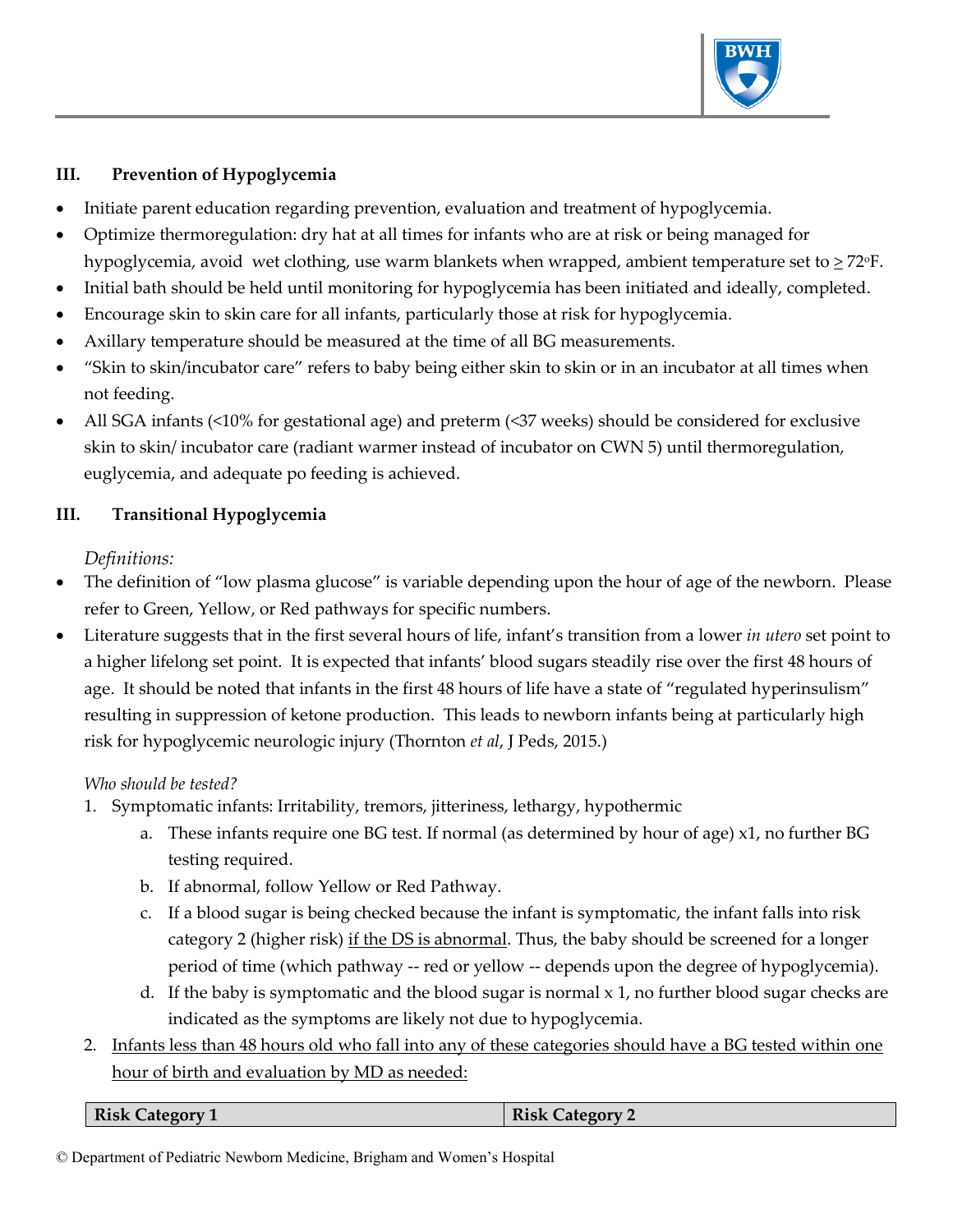

| Infants of diabetic mothers (IDM) (any class or        | SGA (10%, see below)                             |
|--------------------------------------------------------|--------------------------------------------------|
| treatment)                                             | Preterm (<370/7 weeks)                           |
| LGA based on weight for gestational age >90%           | Birth weight <2500gm                             |
| Post-dates >42 <sup>0/7</sup> weeks                    | Family history of hypoglycemia, midline          |
| 5 min Apgar <7                                         | abnormalities (e.g. midline facial abnormalities |
| Respiratory distress >1hr                              | or microphallus) or congenital syndrome          |
| Maternal treatment with beta blockers (propranolol)    | associated with hypoglycemia (e.g. Beckwith      |
| for any length of treatment or terbutaline for > 48hrs | Wiedemann)                                       |

*If BG is in the red pathway or infant is transferred from the yellow to the red pathway: :*

- Initiate transfer to NICU (discuss with attending pediatrician during the day and page DR-1 overnight)
- Upon admission to NICU triage, repeat POC BG and obtain STAT plasma glucose (PG). The results of these BG measures determine the plan of care for the infant, as follows:
- If BG is in the *redder* category: Provide D10W bolus (2ml/kg) and start IVF at gestational age appropriate rate via PIV (60ml/kg/day). If infant appears to have environmental contributions to hypoglycemia (e.g. is hypothermic), MD in triage may consider providing D10 bolus, recheck BG in 30 minutes, and then starting IV dextrose if BG remains low despite bolus and resolution of environmental factors.
- If BG is in the *red* category: If infant has previously received dextrose gel less than 3 times , provide dextrose gel and feeding (breast or bottle per algorithm). If 3 gels have already been given, place PIV and begin D10W at 60ml/kg/day via PIV
- If BG is in the *yellow* category: If infant has previously received dextrose gel less than 3 times, provide dextrose gel and feeding (breast or bottle per algorithm A). If 3 gels have already been given, place PIV and start D10W at 30 ml/kg/day. .
- If BG is in the *green* category: Restart Green Pathway in NICU triage or newborn nursery, per decision of attending pediatrician in consultation with parents, medical and nursing staff. The next POC BG or PG should be done in NICU triage.
- Recheck BG 30 min after interventions
- Adjust Glucose Infusion Rate (GIR) to goal BG>45
- Consider weaning GIR by 0.5 if BG >50 and by 1 if BG>60

## **GIR (mg/kg/min) = % glucose \* IV rate (mL/hr) 6\* body weight (kg)**

Please see link to the "[Table to quickly calculate glucose infusion rates](http://www.readcube.com/articles/10.1038%2Fjp.2015.42) (GIR) in neonates" for further assistance.

#### *If BG is in the yellow pathway:*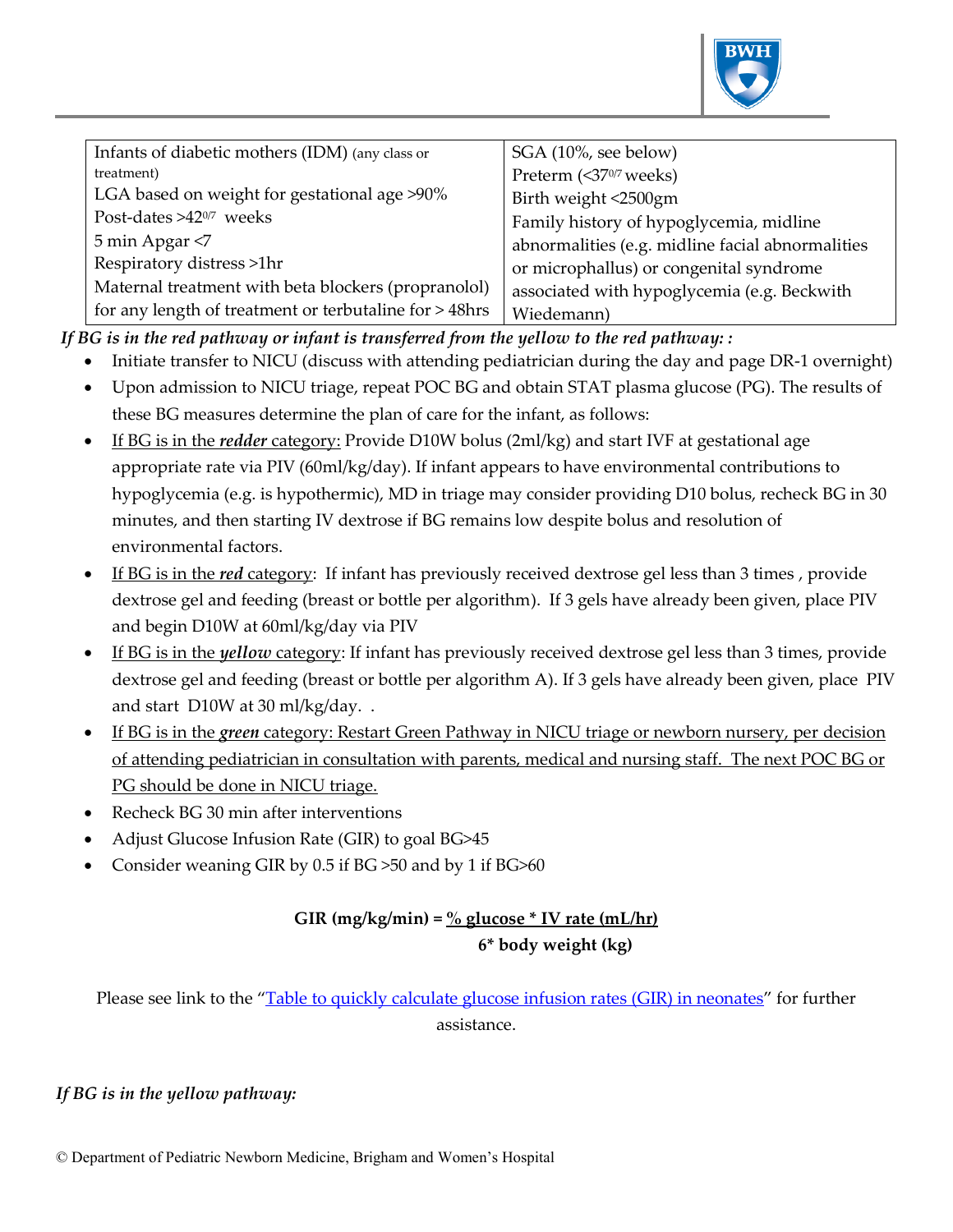

- RN administers Dextrose Gel, 40%, 0.5ml/kg, massaged into buccal mucosa (gel is available in unit Omnicell as override medication)
- 30 minutes after administration, blood glucose (BG) should be rechecked.
	- o If BG is still in the "yellow", dextrose gel can be administered two more times and BG rechecked 30 min after gel and feeding complete. MD should be notified if BG moves to the "red" pathway (on CWN 5 MD is DR1, on CWN 9  $\&$  10, MD is covering pediatrician.) Per algorithm, formula supplementation should be provided with the second and third gel. An important point of emphasis to families is that formula supplementation in this setting is being used as a treatment to avoid ongoing hypoglycemia rather than as a method of feeding. For this reason, it should also be stated that formula is preferable to pasteurized human donor milk (PDHM) because of its higher and more consistent glucose content compared to PHDM. When formula supplementation is needed, mothers should be encouraged to pump in order to stimulate lactogenesis.
		- NOTE: Dextrose gel cannot be given more than three times during the hospital stay
	- o If BG is still low after three gel administrations, initiate transfer to NICU and notify MD.

#### *If BG is in the green pathway, infant can receive standard care:*

- Infants who are in risk category 1: Infants born to all classes of diabetic mothers or mothers receiving beta blockers, large for gestational age, post dates (>42<sup>0/7</sup> weeks), low 5 min Apgar <7, or respiratory distress >1hr should have a total of three q3h (at approximately 1, 4 and 7 hours of life) BG checks. BG should be ≥40 mg/dL in first 4 hours of life, then ≥45 mg/dL between 4-24 hours of life.
- Infants who are in risk category 2: small for gestational age, preterm (<37%, weeks), have a family history of hypoglycemia, have midline defects or were symptomatic require more prolonged monitoring for hypoglycemia. These infants will have three q3h BG checks, followed by two q6h (at approximately 1, 4, 7, 13 and 19 hours of life) BG checks. BG should be ≥40 mg/dL in first 4 hours of life, ≥45 mg/dL between 4 and 24 hours of life *One of these checks should be pre-feed.*
- For infants at the highest risk for an underlying endocrinopathy or metabolic disorder (those with a family history of hypoglycemia, midline defect or syndrome associated with hypoglycemia or previously symptomatic), a safety fast should be considered in consultation with endocrine.
- A safety fast should be ordered by the attending pediatrician (if infant is in the well-baby nursery) or neonatologist (if infant is in the NICU.)
- Unless infant requires transfer to NICU or NICU triage per algorithm, all testing and treatment can be performed in mother's room. The goal of this practice change is to minimize separation between mother and infant.

#### **IV. Persistent Hypoglycemia (**Infants 48 hours of life or older)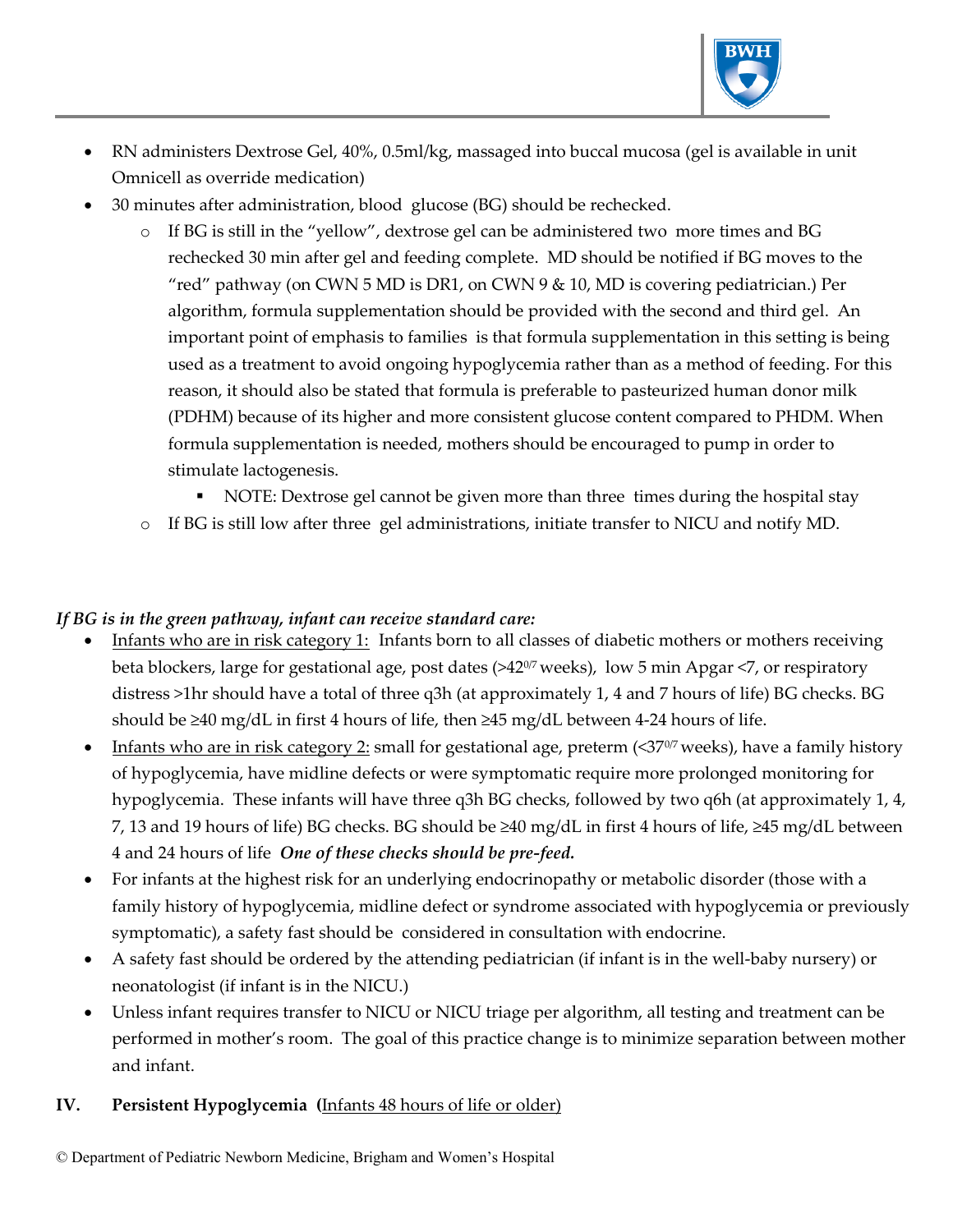

## *Definitions:*

• Plasma glucose less than 60mg/dL should be considered hypoglycemia in infants over 48 hours of age. Around this time, infants should be approaching their lifelong glycemic set point (Thornton *et al*, J Peds, 2015.)

# *If BG is in the red pathway or infant is symptomatic:*

- Initiate transfer to NICU
- If infant has never received dextrose gel, provide dextrose gel and feed (breast or bottle per parental preference)
- If BG is in the *redder* category, provide D10W bolus (2ml/kg) and start at gestational age appropriate rate via PIV (60-80ml/kg/day)
- If BG is in the *red* category, begin D10W at gestational age appropriate rate via PIV (60-80ml/kg/day)
- If BG is in *yellow* category, and infant can receive dextrose gel, do not start PIV unless BG rechecked 30 min after gel administration is still <60mg/dL
- If infant cannot receive additional gel for this BG, and has a BG in *yellow* category, start PIV with D10W at gestational age appropriate rate.
- Recheck BG 30 min after intervention
- Adjust Glucose Infusion Rate (GIR) to goal BG≥60mg/dL
- Consider weaning GIR by 0.5 if BG  $\geq$ 65 mg/dL and by 1 if BG $\geq$ 75mg/dL

# *If BG in the yellow pathway:*

- Provide dextrose gel ASAP once
- Allow infant to breast or bottle feed (per parental preference) po ad lib, at discretion of team
- Notify MD (MD is covering pediatrician during the day and DR-1 over night)
- Recheck BG 30 min after glucose gel
- If subsequent BG is  $\leq$ 59, proceed to RED pathway
- If subsequent BG is  $\geq 60$ , restart GREEN pathway

# *If BG is >60mg/dL (normal – green pathway):*

- Continue breast or formula feeding po ad lib
- If *off* IV glucose, can stop BG check if BG≥60mg/dL x 3 before feeding (approximately q3h)
- If *on* IV glucose, (TPN or IVF) BG should be checked AT LEAST BID or with IVF rate changes while on IV glucose.

# **Notes and Special Considerations for persistent hypoglycemia:**

- In cases of prolonged hypoglycemia, infants who are exclusively breastfed may require supplementation or bottle-feeding of pumped milk to better understand the contribution of maternal milk production in etiology of hypoglycemia.
- Consider endocrine consultation and check newborn screening result (can call state lab for a quicker turnaround time if high suspicion) around 4-5 days of life if:
- © Department of Pediatric Newborn Medicine, Brigham and Women's Hospital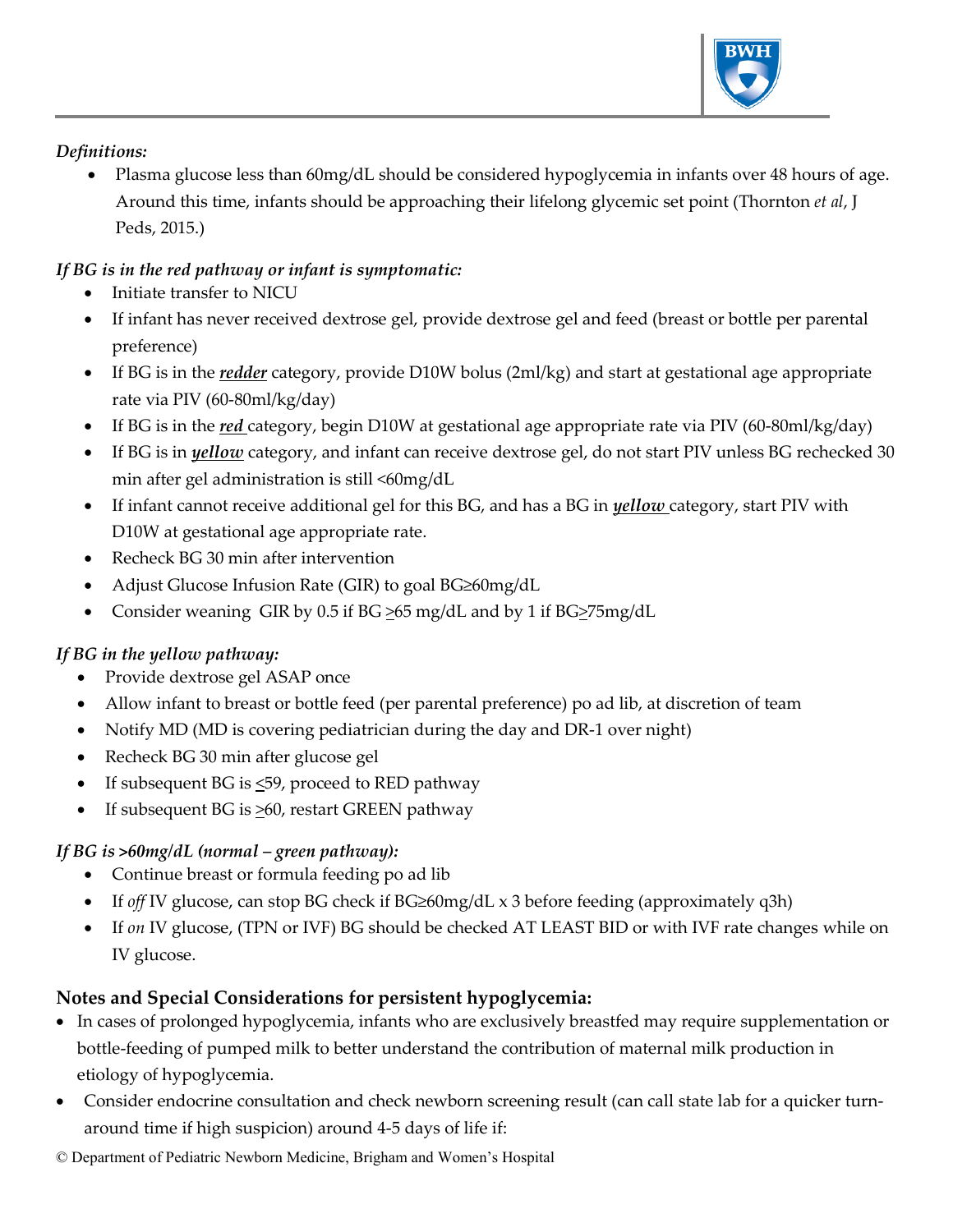

- o GIR is high (>8) or increasing
- o Infant is requiring caloric fortification to maintain normal BG. These infants may be trialed off caloric fortification before discharge. If BG normal (q3h ac BG ≥60mg/dLx3 and then q6h ac BG≥60mg/dLx3) on 20 kcal/oz then endocrine consultation or safety fast (below) may not be necessary.
- o Infant has a family history of hypoglycemia or is syndromic
- Consider six hour safety fast before discharge for infants at highest risk for an underlying metabolic disorder or endocrinopathy. These are infants who:
	- o Discharged home on caloric fortification due to hypoglycemia
	- o Required IV glucose after day of life 4 for hypoglycemia
	- o Family history of hypoglycemia, syndromic or has midline defects

A safety fast should be ordered by the attending pediatrician (if infant is in the well-baby nursery) or neonatology team (if infant is in the NICU.)

## **Safety Fast:**

- A safety fast is different than a diagnostic fast.
	- o A safety fast is a way to unmask an underlying endocrinopathy or metabolic disorder in a high-risk infant (see risks above).
	- o It involves allowing a high-risk infant to go 6 hours without feeding and checking serial blood glucose measurements.
	- o If a safety fast is failed, then an endocrinologist should be consulted and a diagnostic fast (aka glucagon stimulation test) considered.
- All safety fasts should be performed after 48 hours of age.
- Please see Appendix: Instructions for Safety Fast, for more detailed information and instructions regarding the safety fast for infants in the well baby nursery and NICU.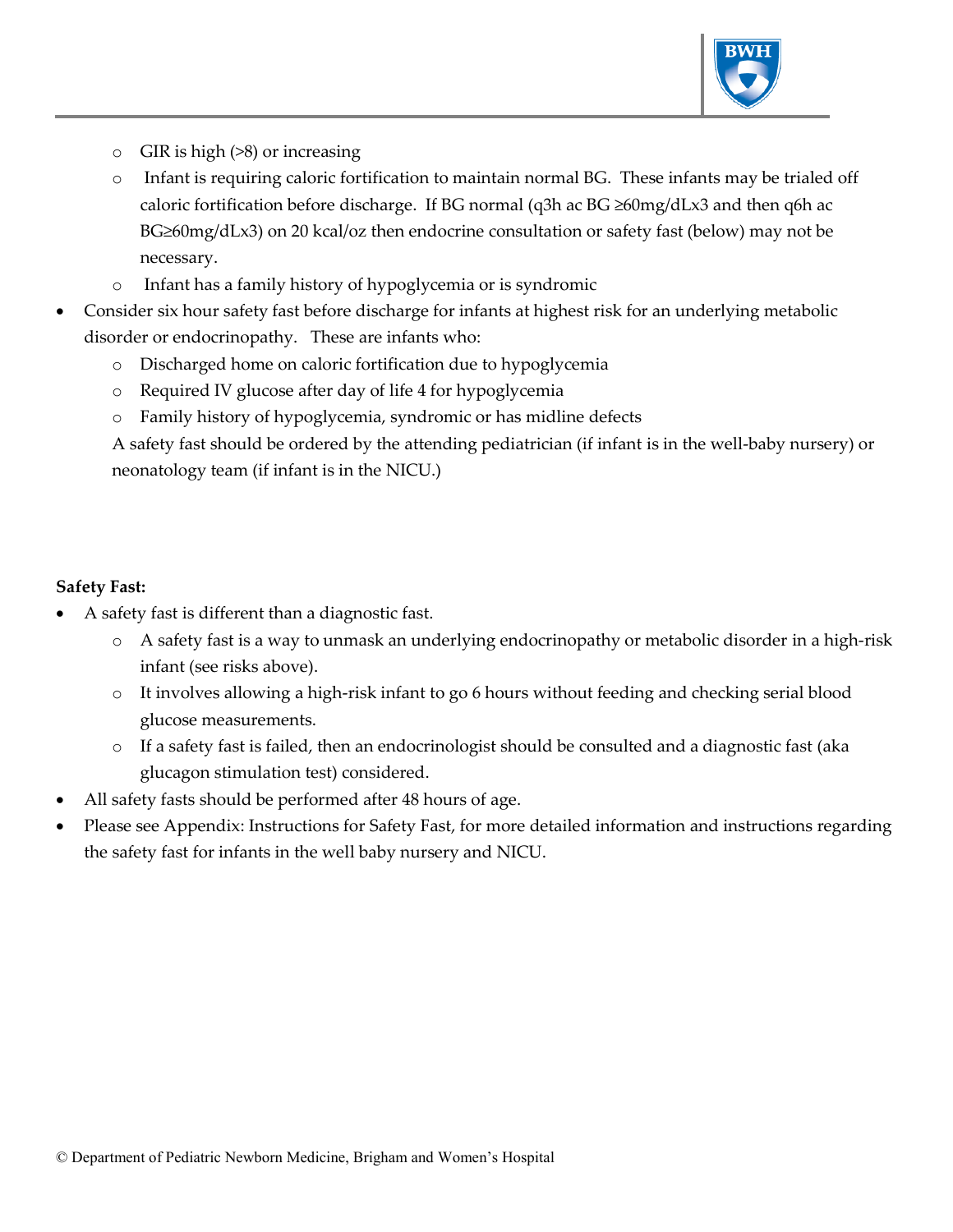

## **IIV. References**

1. [Committee on Fetus and Newborn, Adamkin DH. Postnatal glucose homeostasis in late-preterm and](http://pediatrics.aappublications.org/content/127/3/575.full.pdf+html) term [infants. Pediatrics 2011;127:575-9.](http://pediatrics.aappublications.org/content/127/3/575.full.pdf+html)

2. [Thornton PS, Stanley CA, De Leon DD, Harris D, Haymond MW, Hussain K, Levitsky LL, Murad MH,](http://www.sciencedirect.com/science/article/pii/S0022347615003583)  [Rozance PJ, Simmons RA, et al. Recommendations from the Pediatric Endocrine Society for Evaluation and](http://www.sciencedirect.com/science/article/pii/S0022347615003583)  [Management of Persistent Hypoglycemia in Neonates, Infants, and Children. J Pediatr 2015;](http://www.sciencedirect.com/science/article/pii/S0022347615003583)

3. Stanley CA, Rozance PJ, Thornton PS, De Leon DD, Harris D, Haymond MW, Hussain K, Levitsky LL, Murad [MH, Simmons RA, et al. Re-evaluating "transitional neonatal hypoglycemia": mechanism and implications for](http://www.sciencedirect.com/science/article/pii/S0022347615001651)  [management. J Pediatr 2015;166:1520,1525.e1.](http://www.sciencedirect.com/science/article/pii/S0022347615001651)

4. Harris DL, Weston PJ, Signal M, Chase JG, Harding JE. Dextrose gel for neonatal hypoglycaemia (the Sugar [Babies Study\): a randomised, double-blind, placebo-controlled trial. Lancet 2013;382:2077-83.](http://ir.canterbury.ac.nz/bitstream/10092/8846/2/Sugar%20Babies%20REVISED%2015May2013.pdf)

5[. Chowing R, Adamkin DH. Table to quickly calculate glucose infusion rates in neonates. J Perinatol 2015;35\(7\):](http://www.readcube.com/articles/10.1038%2Fjp.2015.42)  [463. doi: 10.1038/jp.2015.42. Epub 2015 Apr 23.](http://www.readcube.com/articles/10.1038%2Fjp.2015.42)